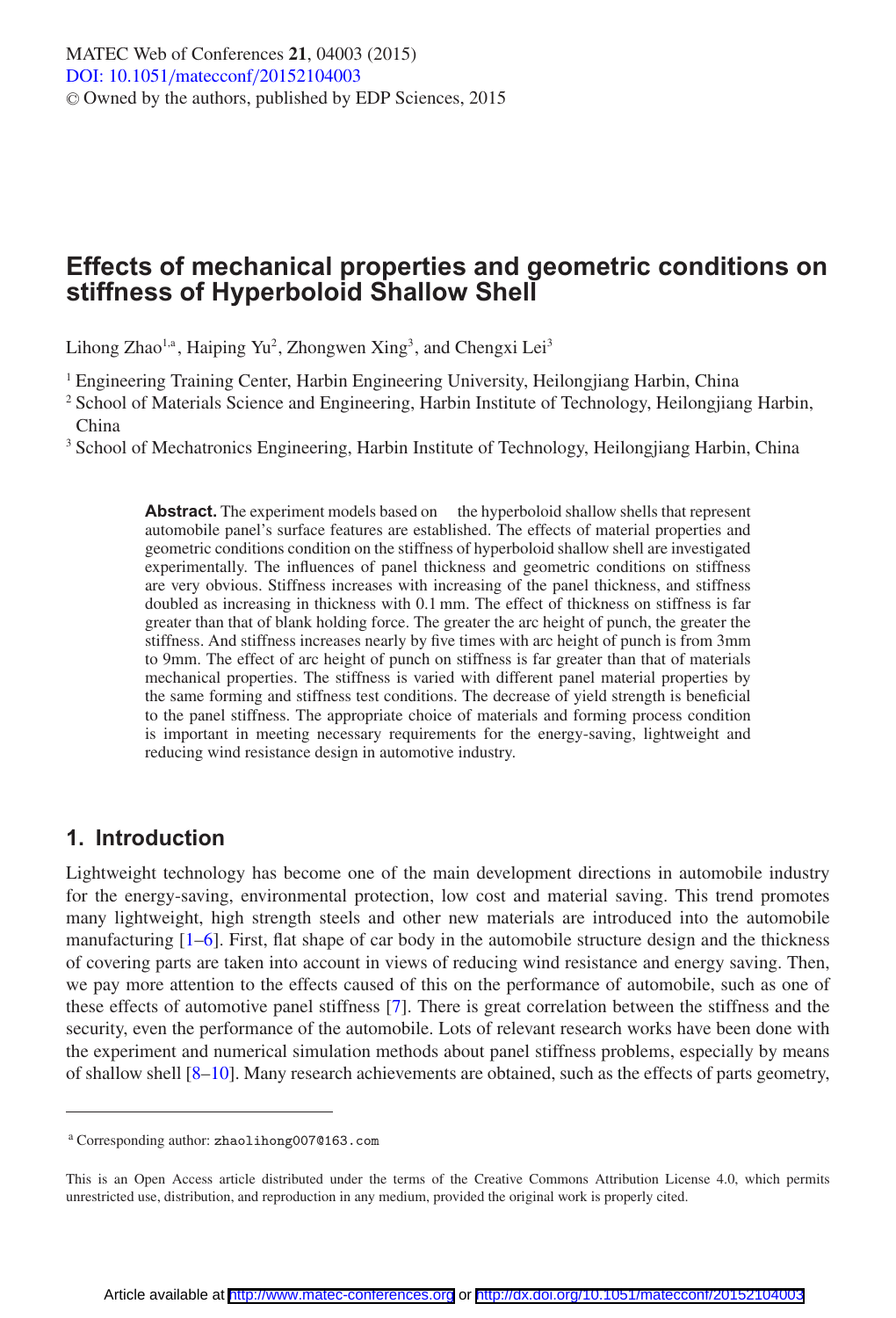#### MATEC Web of Conferences

| <b>Material</b> | $\sigma_{s}$ [Mpa] | E[Mpa]             | $\sigma_b$ [Mpa] | $\delta$ [%] |
|-----------------|--------------------|--------------------|------------------|--------------|
| 1#              | 235                | $2.07 \times 10^5$ | 500              | 26           |
| $2^{\#}$        | 280                | $2.07\times10^{5}$ | 410              | 28           |
| $3^{\#}$        | 135                | $2.07 \times 10^5$ | 280              | 37           |

<span id="page-1-0"></span>**Table 1.** Mechanical properties of materials.

**Table 2.** Punch size parameters [mm].

| R1   | R2   |     |     | Length   Width   Corner radius   Profile radius |  |
|------|------|-----|-----|-------------------------------------------------|--|
| 1200 | 1000 | 300 | 280 |                                                 |  |

material properties parameters, forming process parameters and springback of single curved surface shell (cylindrical shallow shell) [\[11](#page-5-5), [14](#page-5-6)]. But, the sag depression of the deflection after the forming, spring and stiffness loading of the doubly curved flat shell (hyperboloid Shallow Shell) is different with cylindrical shallow shell'. It is a very complicate geometric nonlinear problem.

In order to develop a comprehensive understanding on the stiffness of automobile, large numbers of experiments are performed in this work to study the influences mechanical properties and geometric conditions, such as thickness and arc height on the stiffness of hyperboloid shallow shells of the automobile panel. All conclusions provided a technical approach in the automobile panel production.

### **2. Experiments**

Many automobile panels have the features of hyperboloid shallow shells, such as car roof, engine hood and door. Therefore, the experimental model of hyperboloid shallow shell is introduced here to study the stiffness of automobile panel, which with characteristics of double curved that its surface is designed by one circular arc moves along the other circular arc segment. In order to expand the research on stiffness, the shells forming experiment, springback and stiffness loading test are obtained with different geometrical and material conditions.

#### **2.1 Experimental materials**

Three kinds of materials were used in this experiment research work. The basic mechanical properties of the materials of cold-rolled steel are given in Table [1.](#page-1-0) Where E is Young's modulus,  $\sigma_s$  is the yield strength,  $\sigma_b$  is tensile strength and  $\delta$  is elongation. Material 1<sup>#</sup>, thickness is respectively 0.5 mm, 0.6 mm, 0.8 mm; material  $2^{\#}$ , thickness is respectively 0.5 mm, 0.6 mm, 0.7 mm; material  $3^{\#}$ , thickness is 0.5 mm.

#### **2.2 Experimental process**

## *2.2.1 Hyperbolic shallow shell forming*

The forming punch parameters of hyperbolic shallow shell are shown in Table 2. The hyperboloid shallow shell (Fig. 1) were drawn with 2000 kN double-acting sheet hydraulic press, in which blank holding force (BHF) can be regulated steplessly. In this experiment, the dimensions of rectangle blanks, drawing depth and lubricating were determined to  $400 \text{ mm} \times 300 \text{ mm}$ , 16 mm and machine oil respectively.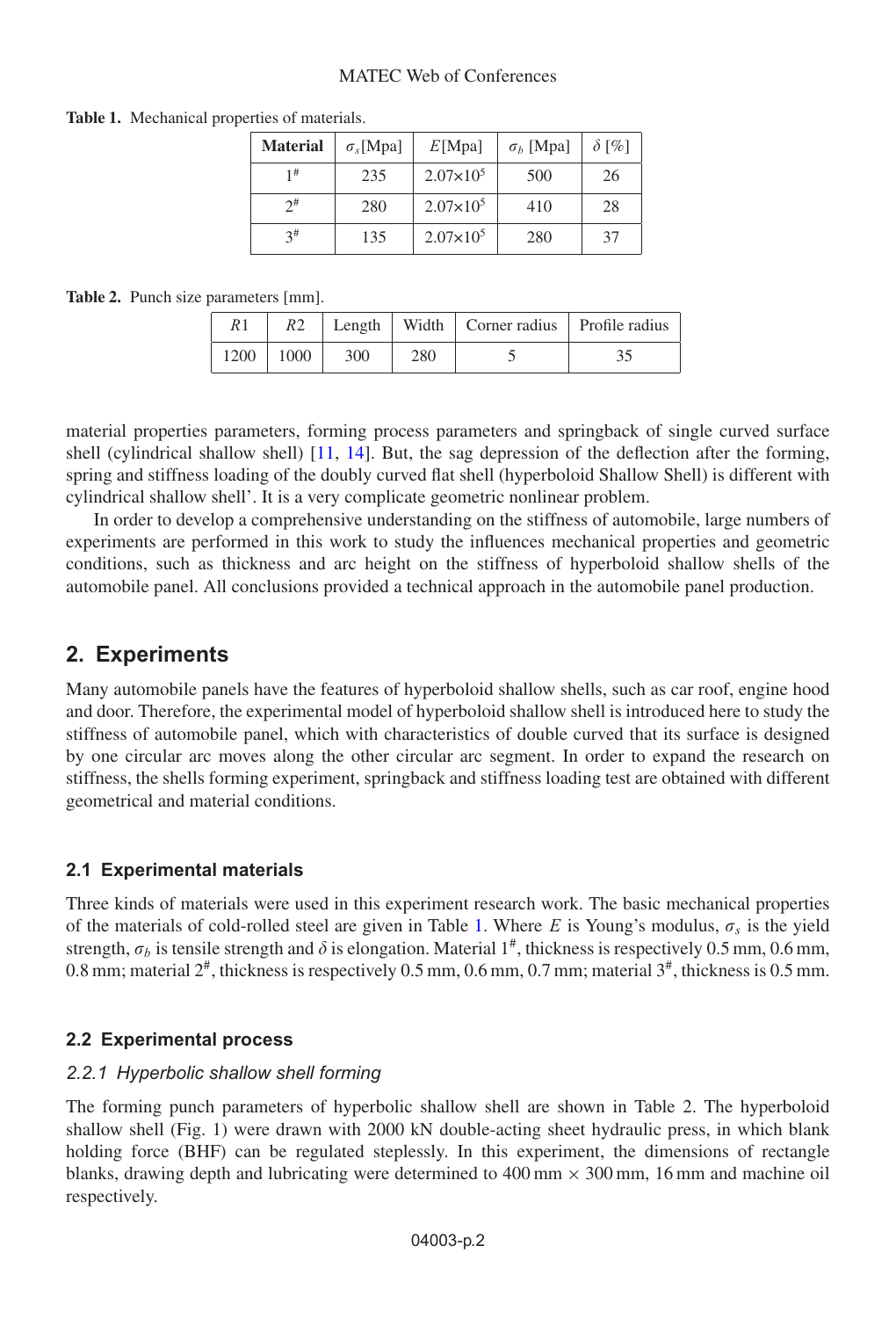#### ICNFT 2015



**Figure 1.** Hyperboloid shallow shell after forming. **Figure 2.** Portable stiffness tester.



#### 222 Stiffness test

The stiffness test is performed after the forming of shallow shell with the portable stiffness tester (Fig. 2). The shell is loaded with the indenter and displacement is measured continuously during the loading. The stiffness evaluation is based on the method of initial point slope [\[11\]](#page-5-5).

### **3. Experimental results and analysis**

Analyses of parts geometry and material properties on the automotive panel stiffness are investigated, which can provide theoretical and practical basis to improve the automotive panel stiffness.

#### **3.1 Effects of parts geometry condition on stiffness**

The effects of parts geometry condition on stiffness are analysis, such as, panel thickness and arc height of punch.

# *3.1.1 Effects of panel thickness*

Two kinds of materials  $1^*$  and  $2^*$  are introduced here to investigate the influence law of panel thickness on stiffness. The thickness of material  $1^{\#}$  is 0.5 mm, 0.6 mm and 0.8 mm respectively, material  $2^{\#}$ includes three kinds of thickness, 0.5 mm, 0.6 mm and 0.7 mm. The relations between the thickness and stiffness of materials  $1^{\#}$  and  $2^{\#}$  with different BHF are shown in Fig. [3](#page-3-0) and Fig. [4](#page-3-1) respectively.

As can be observed from Fig. 3 and Fig. 4, the effect of panel thickness on stiffness is very obvious. It almost shows a linear relationship that stiffness increases with increasing of the panel thickness, and the rate of increase is nearly in double with panel thickness increased in 0.1 mm. Another effect of forming process that BHF on stiffness is emerged clearly that stiffness is increase with increasing of BHF (from 1.6 MPa to 2.4 MPa). Three kinds of materials all come to the same conclusion above. Then, the effect of thickness on stiffness is far greater than that of BHF in forming limit range.

# *3.1.2 Effects of arc height of punch*

Three kinds of materials,  $4^{\#}$ ,  $5^{\#}$  and  $6^{\#}$  are introduced here to investigate the influence law of arc height of punch on stiffness. The basic mechanical properties of three kinds of materials are given in Table 3. The thickness of these materials is the same as 0.8 mm. In this experiment, the dimensions of rectangle blanks, drawing depth and lubricating were determined to  $415 \text{ mm} \times 315 \text{ mm}$ , 20 mm and machine oil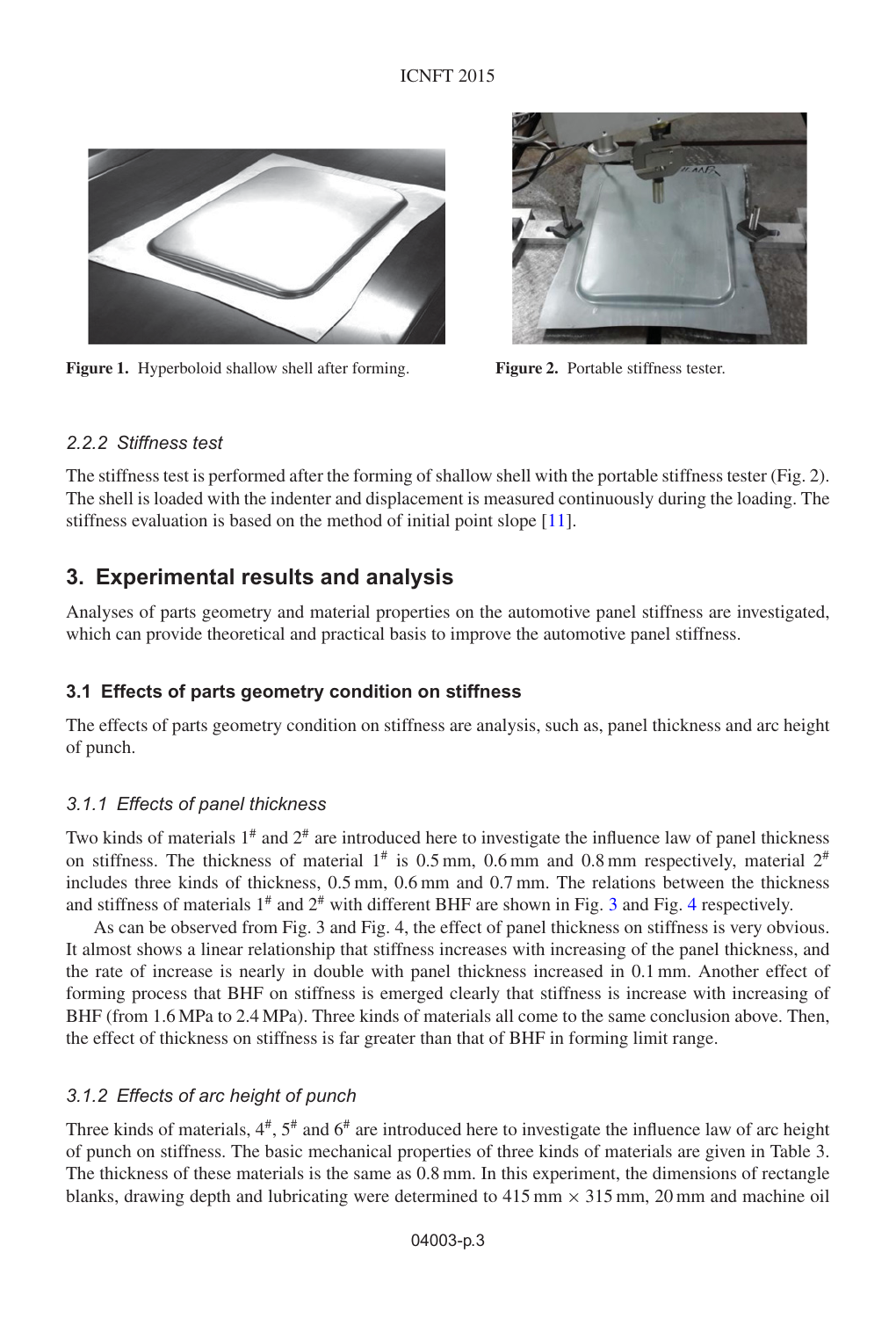<span id="page-3-0"></span>

<span id="page-3-1"></span>**Figure 3.** Relation between panel thickness and stiffness of  $1^{\#}$ .



**Figure 4.** Relation between panel thickness and stiffness of 2#.

**Table 3.** Mechanical properties of materials 2.

| <b>Material</b> | $E$ (MPa)         | $\mu$ | $\sigma$ <sub>S</sub> (MPa) |      | r    |
|-----------------|-------------------|-------|-----------------------------|------|------|
| $4^{\#}$        | $2.07 \times 105$ | 0.3   | 185                         | 0.22 | 1.91 |
| $\leq$ #        | $2.07 \times 105$ | 0.3   | 162                         | 0.23 | 2.21 |
| $6^{\#}$        | $2.07 \times 105$ | 0.3   | 157                         | 0.25 | 2.36 |

respectively. The dimensions of width and length of punch are 150.5 mm and 242.5 mm, and the arc height of punch is 3 mm, 6 mm, 9 mm respectively. The blank holding force of forming is 320 kN.

Figure [5](#page-4-0) shows the relation between the arc height of punch and the stiffness with three kinds of materials. The effect of arc height of punch on the stiffness is very obvious. The greater the arc height of punch, the greater the stiffness. Stiffness is increased nearly by five times with arc height of punch is from 3 mm to 9 mm, and it shows that the effect of arc height on stiffness is very prominent also. Another result is obtained that the stiffness is changed with different materials from the Fig. [5.](#page-4-0) It can be concluded that materials mechanical properties has an impact on stiffness, but the effect of arc height of punch on stiffness is far greater than that of materials mechanical properties.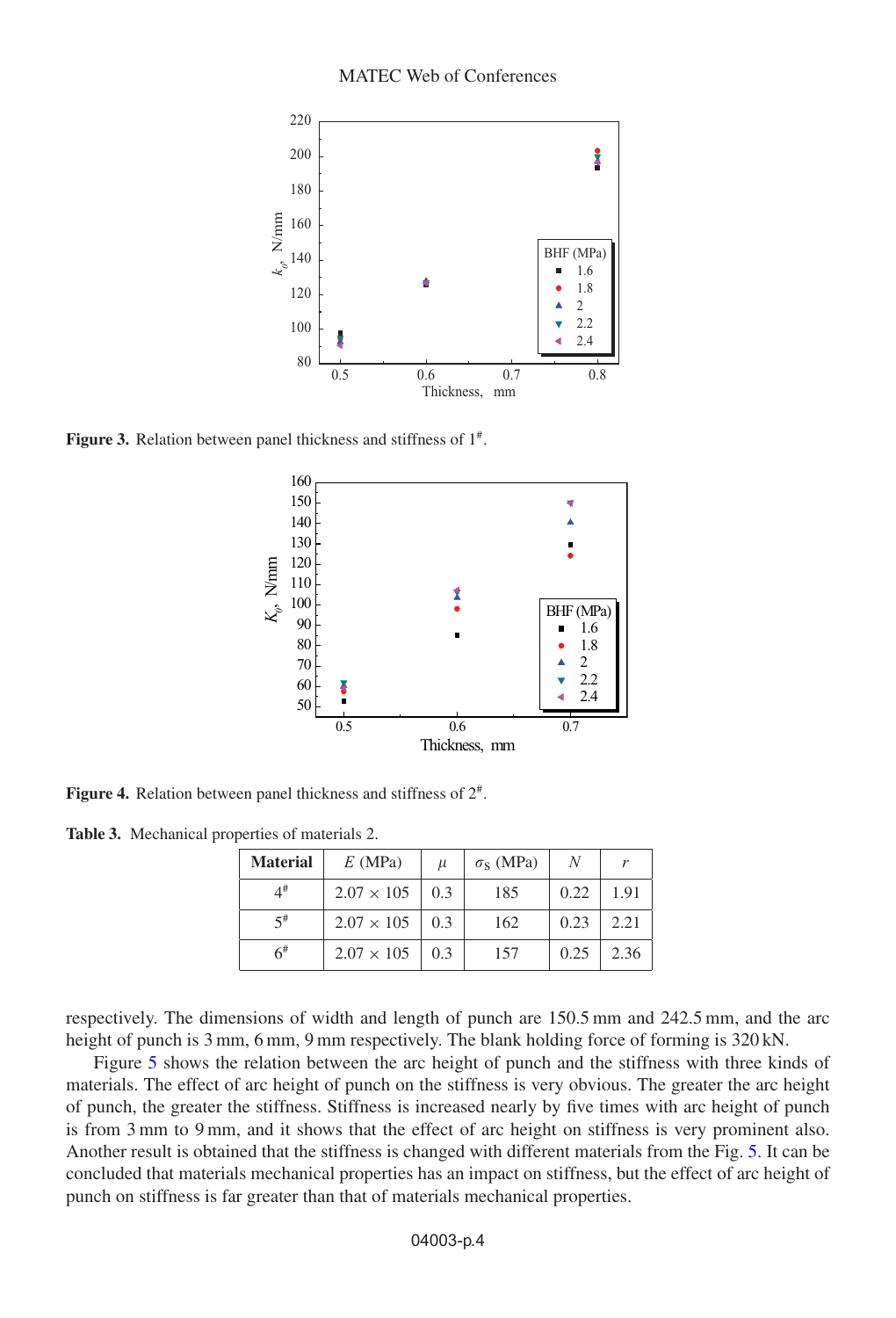

<span id="page-4-0"></span>

**Figure 5.** Relation between arc height of punch and stiffness.



**Figure 6.** Relation between mechanical properties of materials and stiffness.

#### **3.2 Effects of mechanical properties on stiffness**

Three kinds of materials,  $1^{\#}$ ,  $2^{\#}$  and  $3^{\#}$  are introduced here to investigate the material mechanical properties on stiffness of hyperboloid shallow shells. The shells are forming with same BHF and drawing depth (30 mm) respectively. The thickness of three materials is the same as 0.5 mm. Figure 6 shows the stiffness of three materials with BHF 1.6 MPa, 1.8 MPa, 2 MPa, 2.2 MPa and 2.4 MPa.

Figure 6 shows that stiffness is different with three kind materials, even the little difference is found under different BHF. So, effect of materials on stiffness is complicate. The stiffness of material  $3<sup>#</sup>$  is greater than others, and stiffness of material  $1^{\#}$  is slightly greater that that of material  $2^{\#}$ . The yield strength  $\sigma_s$  of material 3<sup>#</sup> is smallest among the three kinds of materials, and  $\sigma_s$  of material 2<sup>#</sup> is largest (Table 1). It can be concluded that the effect of  $\sigma_s$  on the stiffness is obvious in the mechanical properties